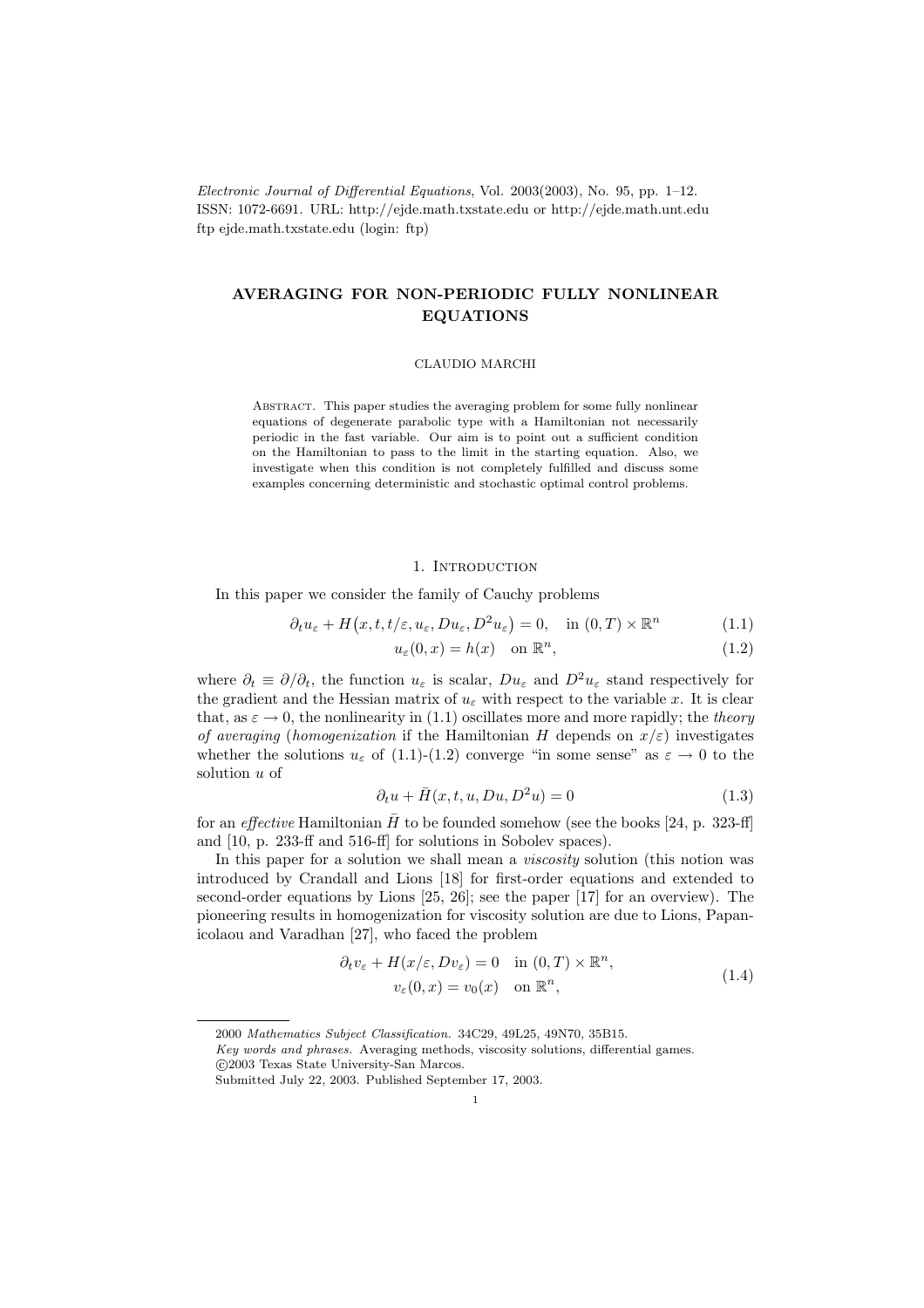where the Hamiltonian  $H = H(x, p)$  is periodic in x and coercive in p. They showed that  $v_{\varepsilon}$  converges uniformly to the solution v of the problem

$$
\partial_t v + \bar{H}(Dv) = 0 \quad \text{in } (0, T) \times \mathbb{R}^n,
$$
  

$$
v(0, x) = v_0(x) \quad \text{on } \mathbb{R}^n,
$$

where the effective Hamiltonian  $\bar{H}$  is obtained as follows. Plugging in (1.4) the (early known and formal) expansion

$$
v_{\varepsilon}(t,x) = v^{0}(t,x) + \varepsilon v^{1}(t,x/\varepsilon) + \varepsilon^{2} v^{2} \dots,
$$
\n(1.5)

with  $v^i(t, y)$  a periodic functions in y, they deduced the cell problem: for each  $p \in \mathbb{R}^n$ , find  $\lambda \in \mathbb{R}$  such that there exists a solution  $v = v(y)$  to

$$
H(y, p + Dv) = \lambda \quad \text{in } \mathbb{R}^n, \quad v \text{ periodic in } y.
$$

They proved that, for each  $p \in \mathbb{R}^n$ , there exists exactly one  $\lambda(p)$  which solves the cell problem; moreover, the effective Hamiltonian  $\bar{H}$  can be conveniently defined by  $\bar{H}(p) := \lambda(p)$  (see also [13, 14] for a variational approach to  $\bar{H}$ ). The result of [27] was generalized by Evans [19, 20] to first-order equations of the form

$$
H(x, x/\varepsilon, v_\varepsilon, Dv_\varepsilon) = 0,
$$

and to second-order equations of the form

$$
F(x, x/\varepsilon, v_\varepsilon, Dv_\varepsilon, D^2v_\varepsilon) = 0,
$$

under the principal assumptions that  $H(x, y, r, p)$  is periodic in y and coercive in p, that

$$
r \to H(x, y, r, p) - \mu r
$$
 is nondecreasing for some  $\mu > 0, \forall (x, y, p),$  (1.6)

and, respectively, that  $F(x, y, r, p, X)$  is uniformly elliptic, periodic in y and satisfies a condition similar to (1.6). In these works, Evans introduced the perturbed testfunction method, where the expansion (1.5) was replaced by the same expansion for the (smooth) test-function:  $\phi(t,x) = \phi^0(t,x) + \varepsilon \phi^1(t,x/\varepsilon) + \varepsilon^2 \phi^2 \dots$  Lions and Souganidis [28] investigated the existence or non-existence of a solution to the cell problem when the periodicity assumption is not accomplished.

Barron [8] faced the averaging problem for the equation

$$
\partial_t v_{\varepsilon} + H(x, t, t/\varepsilon, Dv_{\varepsilon}) = 0,
$$

for Hamiltonian  $H(x, t, \tau, p)$  periodic in  $\tau$  (among other conditions). Using some properties of an underlying deterministic optimal control problem (however, an argument analogous to Evans' one could be used as well), he proved that the effective Hamiltonian  $H$  is given by

$$
\bar{H}(x,t,p) := \int_0^1 H(x,t,\xi,p) \, d\xi.
$$

Actually, a few years before, Chaplais [12] faced a similar problem with a nonperiodic  $H(x, t, \tau, p)$ : he showed that also the effective problem can be written as a deterministic optimal control with the Hamiltonian given by

$$
\bar{H}(x,t,p) := \lim_{\tau \to +\infty} \frac{1}{\tau} \int_0^{\tau} H(x,t,\xi,p) \, d\xi,\tag{1.7}
$$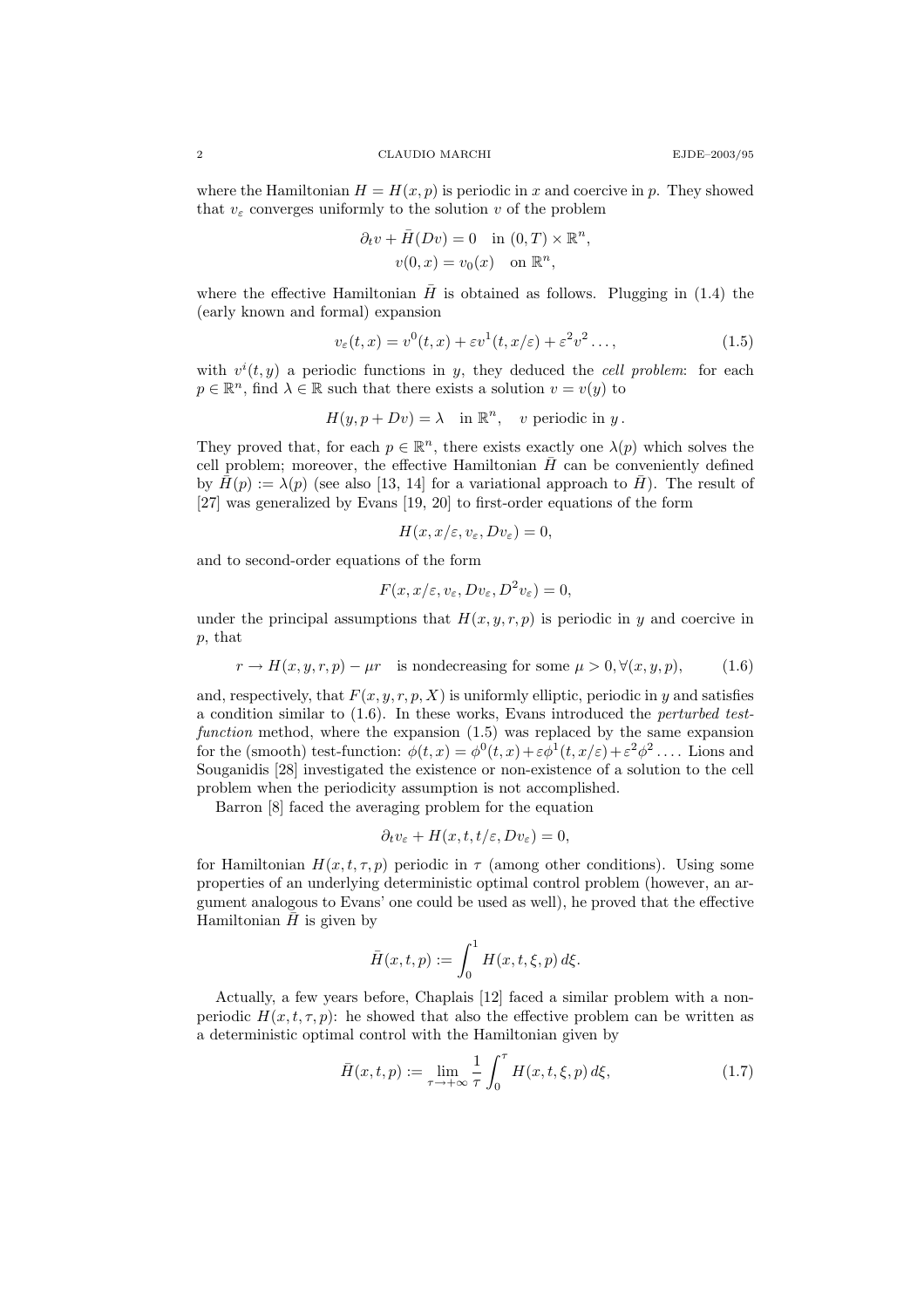provided that the above limit exists for every  $(x, t, p)$ . He proved also that the solutions of

$$
\partial_t v_{\varepsilon} + H(x, t, t/\varepsilon, Dv_{\varepsilon}) = 0 \quad \text{in } (0, T) \times \mathbb{R}^n,
$$
  

$$
v_{\varepsilon}(0, x) = v_0(x) \quad \text{on } \mathbb{R}^n,
$$

converge uniformly on each compact subset of  $[0, T] \times \mathbb{R}^n$  to the solution of

$$
\partial_t v + \overline{H}(x, t, Dv) = 0 \quad \text{in } (0, T) \times \mathbb{R}^n,
$$
  

$$
v(0, x) = v_0(x) \quad \text{on } \mathbb{R}^n,
$$

if the following condition is fulfilled: for each  $(x, t, p)$  there exists a value  $\bar{H}(x, t, p)$ such that

$$
\lim_{\tau \to +\infty} \sup_{\tau_1 \ge 0} \left| \frac{1}{\tau} \int_{\tau_1}^{\tau_1 + \tau} H(x, t, \xi, p) \, d\xi - \bar{H}(x, t, p) \right| = 0.
$$

Let us mention that Alvarez and Bardi [1, 2] faced the homogenization of

$$
\partial_t v_{\varepsilon} + H(x, y, D_x v_{\varepsilon}, D_y v_{\varepsilon}/\varepsilon, D_{xx} v_{\varepsilon}, D_{yy} v_{\varepsilon}/\varepsilon, D_{xy} v_{\varepsilon}/\sqrt{\varepsilon}) = 0, \qquad (1.8)
$$

where the state variable  $(x, y)$  splits into the slow variable x and in the fast variable y. As a particular case of  $(1.8)$ , they considered the equation

$$
\partial_t v_{\varepsilon} + H(x, t/\varepsilon, Dv_{\varepsilon}, D^2 v_{\varepsilon}) = 0,
$$

with  $H(x, \tau, p, X)$  periodic in  $\tau$ , and obtained an effective Hamiltonian as in (1.7). We recall that the case of linear uniformly parabolic equations was solved in the book [10, p. 516-ff] using different techniques. It is the purpose of this paper to extend the result by [10] to fully nonlinear degenerate equations, fulfilling the "averaging property" stated in assumption (A2) below. To this end we shall use the perturbed test-function method by Evans, the weak semi-limits and some ideas of [8].

Let us emphasize that, besides [12], the principal result known for a non-periodic Hamiltonian, is due to Ishii [22], who considered the equation

$$
v_{\varepsilon}(x) + H(x, x/\varepsilon, Dv_{\varepsilon}) = 0 \quad \text{in } \mathbb{R}^n,
$$

under the primary assumption that  $H(x, y, p)$  is almost periodic in y and coercive in p. See also [5] for certain cases of second-order quasi-periodic Hamiltonians.

Finally, it is of some interest to recall that the homogenization simultaneous in x and in t was addressed in [3] and in [23], still under a periodicity assumption.

This paper is organized as follows: In Section 2 we give some notations and we state our main results (proved in Section 3). Section 4 gives some examples and compares our results with previously known results.

# 2. Mathematical framework and main results

We denote by  $\mathbb{M}^{n,m}$  and  $\mathbb{S}^n$  respectively the set of  $n \times m$  real matrices and the space of  $n \times n$  symmetric matrices. The latter is endowed with the usual order: for X, Y ∈  $\mathbb{S}^n$  we shall write " $X \geq Y$ ", if  $X - Y$  is a semi-definite positive matrix. I will stand for the identity matrix in  $\mathbb{S}^n$ .

We denote the strip  $(0, T) \times \mathbb{R}^n$  and the semi-space  $(0, +\infty) \times \mathbb{R}^n$  respectively by  $S_T$  and  $S_{\infty}$ . Given any point  $x \in \mathbb{R}^n$  and any value  $r \in \mathbb{R}^+$ ,  $B_r(x)$  is the open ball centered in x of radius r. Given any point  $(t, x) \in S_{\infty}$  and any constant  $r \in \mathbb{R}^+$ ,  $Q_r(t, x)$  will stand for the parabolic neighborhood around  $(t, x)$ , i.e.  $Q_r(t, x) :=$  $(t - r, t + r) \times B_r(x)$ .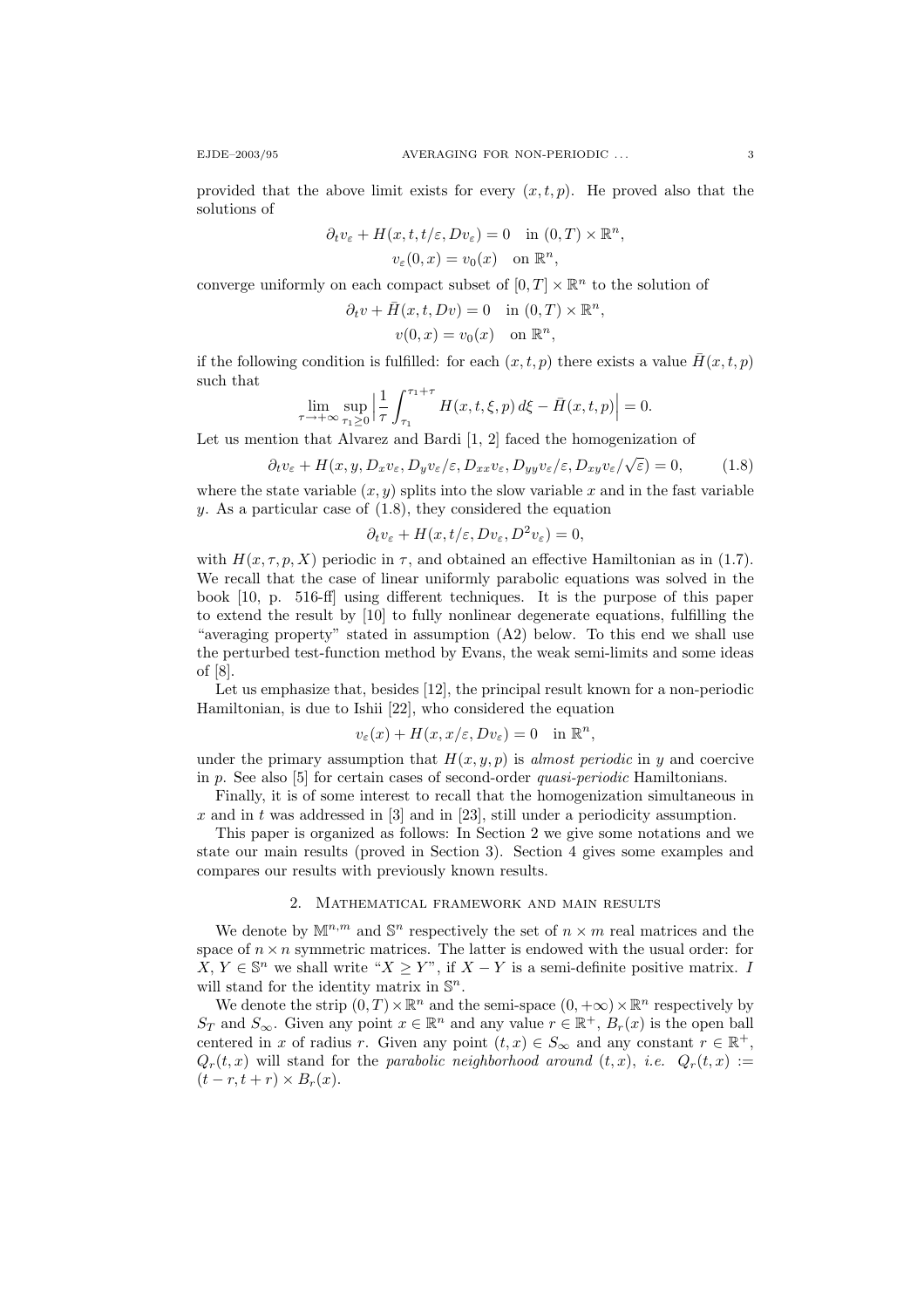Let the Hamiltonian  $H : \mathbb{R}^n \times [0,T] \times \mathbb{R}^+ \times \mathbb{R} \times \mathbb{R}^n \times \mathbb{S}^n \to \mathbb{R}$  (eventually,  $T = +\infty$ ) satisfy the following assumptions:

(A0) H is continuous and proper (i.e., for all  $x, p \in \mathbb{R}^n$ ,  $t \in [0, T]$ ,  $\tau \in \mathbb{R}^+$ ,  $r, s \in \mathbb{R}$  and  $X, Y \in \mathbb{S}^n$ , it satisfies:  $H(x, t, \tau, r, p, X) \leq H(x, t, \tau, s, p, Y)$ whenever  $r \leq s$  and  $X \geq Y$ ). H satisfies the usual condition for the Comparison Principle in bounded domains (see: [17, pag 48] and [16, pag 38]): there exists a function  $\omega : [0, +\infty] \to [0, +\infty]$  with  $\lim_{s \to 0^+} \omega(s) = 0$ such that, for all  $x, y \in \mathbb{R}^n$ ,  $t \in [0, T]$ ,  $\alpha, \tau \in \mathbb{R}^+$  and  $X, Y \in \mathbb{S}^n$ , there holds

$$
H(y, t, \tau, r, \alpha(x - y), Y) - H(x, t, \tau, r, \alpha(x - y), X)
$$
  
\n
$$
\leq \omega (\alpha |x - y|^2 + |x - y|)
$$
\n(2.1)

whenever

$$
-3\alpha \begin{pmatrix} I & 0 \\ 0 & I \end{pmatrix} \le \begin{pmatrix} X & 0 \\ 0 & -Y \end{pmatrix} \le 3\alpha \begin{pmatrix} I & -I \\ -I & I \end{pmatrix}.
$$

(A1) Fix  $(x, t, r, p, X) \in \mathbb{R}^n \times [0, T] \times \mathbb{R} \times \mathbb{R}^n \times \mathbb{S}^n$ . For each  $\varepsilon > 0$ , there exists  $\delta > 0$  such that, for max  $\{|x - x'|, |t - t'|, |r - r'|, |p - p'|, |X - X'| \} < \delta$ , there holds

$$
|H(x,t,\tau,r,p,X) - H(x',t',\tau,r',p',X')| < \varepsilon \quad \forall \tau \in \mathbb{R}^+.
$$

(A2) The Hamiltonian H satisfies the *averaging property*: for each  $(x, t, r, p, X) \in$  $\mathbb{R}^n \times [0,T] \times \mathbb{R} \times \mathbb{R}^n \times \mathbb{S}^n$  there exists the following limit:

$$
\lim_{\tau \to +\infty} \frac{1}{\tau} \int_0^{\tau} H(x, t, \xi, r, p, X) d\xi =: \overline{H}(x, t, r, p, X).
$$

**Remark 2.1.** Let us observe that hypothesis  $(A2)$  is equivalent to requiring that, for each  $(x, t, r, p, X) \in \mathbb{R}^n \times [0, T] \times \mathbb{R} \times \mathbb{R}^n \times \mathbb{S}^n$ , there exists exactly one value  $\lambda$ such that the ordinary differential equation

$$
\lambda + \frac{d\chi}{d\tau} + H(x, t, \tau, r, p, X) = 0 \quad in (0, +\infty)
$$
\n(2.2)

admits a solution sublinear at infinity, i.e. such that  $\lim_{\tau \to +\infty} \chi(\tau)/\tau = 0$ . The parameter  $\lambda$  shall depend on  $(x, t, r, p, X)$  and it can be easily checked that  $\lambda =$  $-F(x, t, r, p, X)$ . It is of some interest to note that, plugging in (1.1) the formal expansion (analogous to (1.5)),  $u_{\varepsilon}(t,x) = u^{0}(t,x) + \varepsilon u^{1}(t/\varepsilon,x)$ , we obtain exactly relation (2.2) as cell problem.

**Remark 2.2.** Of course, any Hamiltonian  $H(x, t, \tau, r, p, X)$ , continuous and periodic in  $\tau$  with period l, satisfies assumptions  $(A1)$ – $(A2)$  and

$$
\bar{H}(x,t,r,p,X) \equiv \frac{1}{l} \int_0^l H(x,t,\xi,r,p,X) \, d\xi
$$

(see Subsection 4.2 below for other generalizations of periodicity).

Let us first state some useful properties of the effective Hamiltonian  $H$  and then state our main result.

**Proposition 2.3.** Assume that the Hamiltonian H satisfies conditions  $(A0)$ – $(A2)$ ; then H satisfies assumption  $(A0)$ . In particular, the Comparison Principle is valid for the solutions of  $(1.3)$ .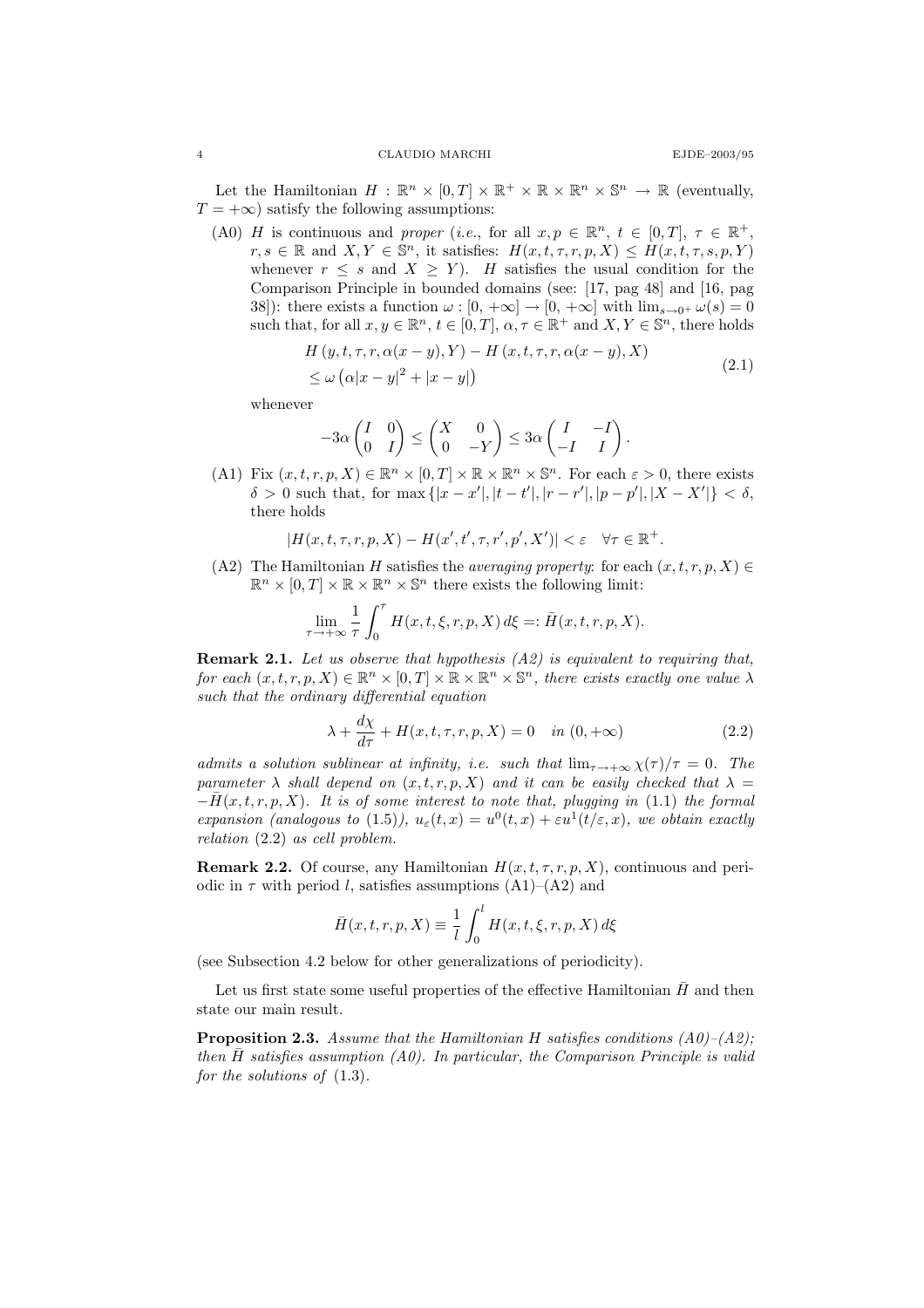**Theorem 2.4.** Assume that the Hamiltonian H satisfies conditions  $(A0)$ – $(A2)$ and that  ${u_{\varepsilon}}_{0<\varepsilon\leq 1}$  is a locally equi-bounded family of solutions to problem  $(1.1)$ (1.2). Then  $\{u_{\varepsilon}\}\$  converges uniformly on each compact subsets of  $[0,T] \times \mathbb{R}^n$  to the (unique) solution u to the effective Cauchy problem

$$
\partial_t u + \bar{H}\left(x, t, u, Du, D^2 u\right) = 0 \quad \text{in } (0, T) \times \mathbb{R}^n,
$$
  

$$
u(0, x) = h(x) \quad \text{on } \mathbb{R}^n.
$$
 (2.3)

For investigating Hamiltonians which do not satisfy assumption  $(A2)$ , let us introduce the following conditions:

(A3) For each  $(x, t, r, p, X) \in \mathbb{R}^n \times [0, T] \times \mathbb{R} \times \mathbb{R}^n \times \mathbb{S}^n$  there exists

$$
H_S(x, t, r, p, X) := \limsup_{\tau \to +\infty} \frac{1}{\tau} \int_0^{\tau} H(x, t, \xi, r, p, X) d\xi < +\infty;
$$

(A4) For each  $(x, t, r, p, X) \in \mathbb{R}^n \times [0, T] \times \mathbb{R} \times \mathbb{R}^n \times \mathbb{S}^n$  there exists  $H_i(x, t, r, p, X) := \liminf_{\tau \to +\infty}$ 1 τ  $\int_0^{\tau}$ 0  $H(x, t, \xi, r, p, X) d\xi > -\infty.$ 

It is clear that assumption (A2) entails (A3) and (A4) with  $\bar{H} \equiv H_S \equiv H_i$ .

**Theorem 2.5.** Assume that the Hamiltonian H fulfills conditions  $(A0)$ – $(A1)$  and that the family  $\{u_{\varepsilon}\}_{0<\varepsilon\leq 1}$  of solutions to problem  $(1.1)-(1.2)$  converges to a function u locally uniformly in  $S_T$ . We have also the following:

(a) If the Hamiltonian H satisfies assumption  $(A3)$ , then the function u is a subsolution to the Cauchy problem

$$
\partial_t u + H_S(x, t, u, Du, D^2 u) = 0 \quad in (0, T) \times \mathbb{R}^n,
$$
  

$$
u(0, x) = h(x) \quad on \mathbb{R}^n.
$$
 (2.4)

(b) If the Hamiltonian H satisfies assumption  $(A_4)$ , then the function u is a supersolution of the Cauchy problem

$$
\partial_t u + H_i(x, t, u, Du, D^2 u) = 0 \quad in (0, T) \times \mathbb{R}^n,
$$
  

$$
u(0, x) = h(x) \quad on \mathbb{R}^n.
$$
 (2.5)

Remark 2.6. It is worth noting that in the proofs of Theorems 2.4 and 2.5, the Comparison Principle is needed but not the regularity property (2.1). Henceforth, for a first-order Hamiltonian  $H(x, t, \tau, r, p)$ , assumption (A0) can be replaced by

(A5) H is continuous and satisfies the usual condition for the Comparison Principle in bounded domains ([7]): for each compact G in  $\mathbb{R}^n \times [0, T] \times \mathbb{R}^+ \times \mathbb{R}$ , there exist a constant  $\mu \in \mathbb{R}^+$  and a function  $\omega_1 : [0, +\infty) \to [0, +\infty)$ , with  $\lim_{s\to 0^+} \omega_1(s) = 0$ , such that, for each  $(x, t, \tau, r) \in G$  and  $p \in \mathbb{R}^n$ ,  $r \to H(x, t, \tau, r, p) + \mu r$  is non decreasing and there holds

$$
|H(x,t,\tau,r,p) - H(x',t,\tau,r,p)| \leq \omega_1 (|x - x'| (1 + |p|)).
$$

# 3. Proofs of main results

*Proof of Proposition 2.3.* Fix  $(x, t, r, p, X) \in \mathbb{R}^n \times [0, T] \times \mathbb{R} \times \mathbb{R}^n \times \mathbb{S}^n$ . By assumptions  $(A1)–(A2)$ , there holds

$$
\left| \bar{H}(x,t,r,p,X) - \bar{H}(x',t',r',p',X') \right|
$$
  

$$
\leq \lim_{\tau \to +\infty} \frac{1}{\tau} \int_0^{\tau} \left| H(x,t,\xi,r,p,X) - H(x',t',\xi,r',p',X') \right| d\xi \leq \varepsilon,
$$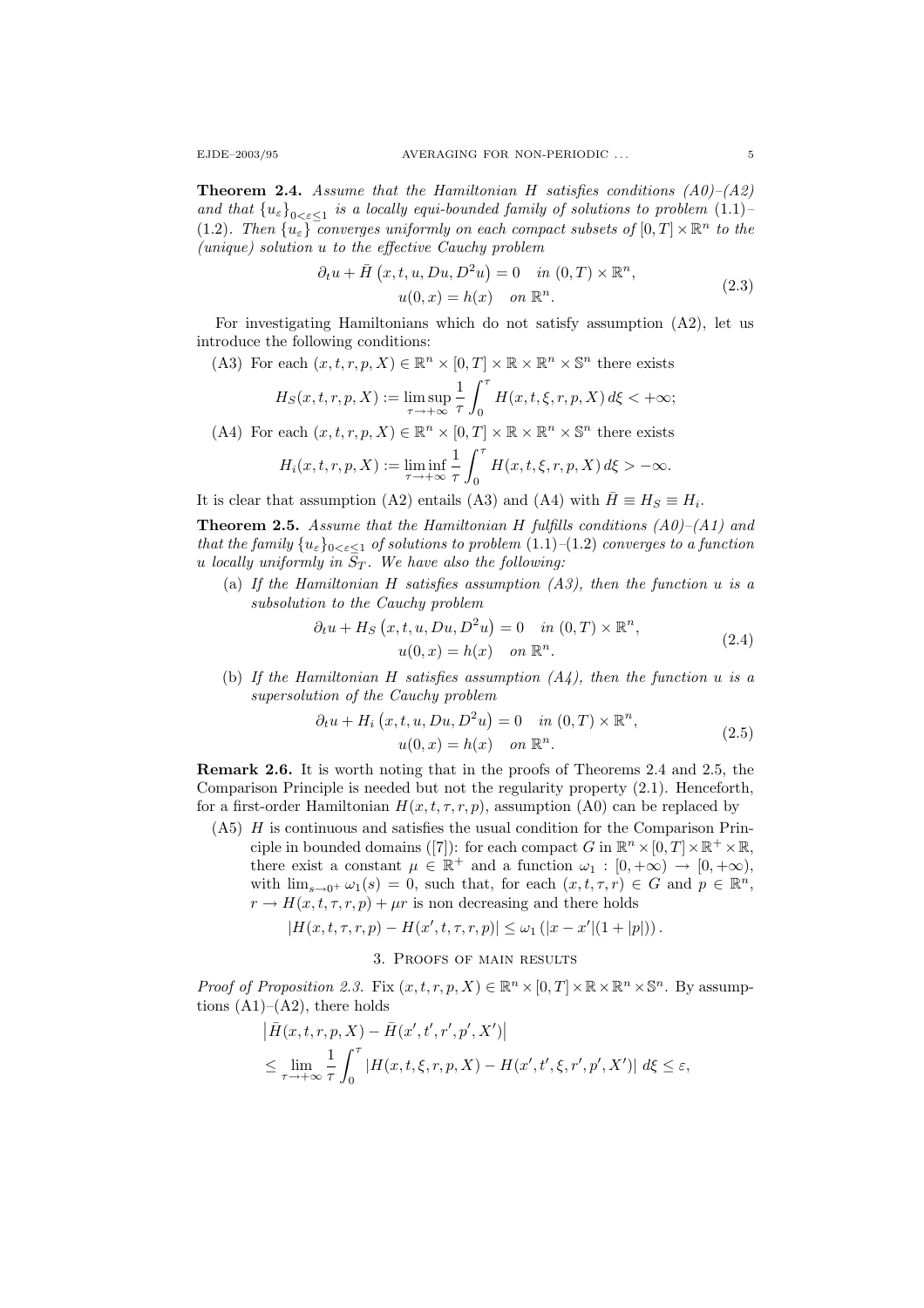### 6 CLAUDIO MARCHI EJDE–2003/95

if max  $\{|x-x'|, |t-t'|, |r-r'|, |p-p'|, |X-X'| \}$  is sufficiently small; hence the effective Hamiltonian  $\bar{H}$  is continuous. The proofs of the properness and of the condition for the Comparison Principle are similar so we omit them.  $\Box$ 

Proof of Theorem 2.4. Let us introduce the weak semi-limits

$$
\bar{u}(t,x):=\limsup_{(\varepsilon,t',x')\to (0^+,t,x)}u_\varepsilon(t',x')\\\underline{u}(t,x):=\liminf_{(\varepsilon,t',x')\to (0^+,t,x)}u_\varepsilon(t',x').
$$

We shall prove that  $\bar{u}$  and  $\bar{u}$  are respectively a sub- and a supersolution of (2.3); the two proofs are similar so we will omit the latter. Fix  $(\bar{t}, \bar{x}) \in S_T$  and let  $\phi$  be a test-function such that  $\bar{u} - \phi$  admits a local maximum in  $(\bar{t}, \bar{x})$ ; without any loss of generality, we can assume that the maximum is strict and that there holds

$$
\bar{u}(\bar{t}, \bar{x}) = \phi(\bar{t}, \bar{x}).\tag{3.1}
$$

We proceed by contradiction, assuming that for some  $\eta > 0$  there holds

$$
\partial_t \phi(\bar{t}, \bar{x}) + \bar{h} \equiv \partial_t \phi(\bar{t}, \bar{x}) + \bar{H} \left( \bar{x}, \bar{t}, \phi(\bar{t}, \bar{x}), D\phi(\bar{t}, \bar{x}), D^2\phi(\bar{t}, \bar{x}) \right) > \eta. \tag{3.2}
$$

By assumption (A1), there exists a constant  $\delta_0 \in \mathbb{R}^+$  such that

$$
\left| H\left(\bar{x}, \bar{t}, \tau, \phi(\bar{t}, \bar{x}) - \delta_0, D\phi(\bar{t}, \bar{x}), D^2\phi(\bar{t}, \bar{x})\right) \right|
$$
  
-
$$
H\left(\bar{x}, \bar{t}, \tau, \phi(\bar{t}, \bar{x}), D\phi(\bar{t}, \bar{x}), D^2\phi(\bar{t}, \bar{x})\right) \right| \leq \frac{\eta}{12} \quad \forall \tau \in \mathbb{R}^+.
$$
(3.3)

Let us fix  $0 < r \leq \bar{t}/2$ , sufficiently small to have:

$$
\left| H\left(x, t, \tau, \phi(t, x) - \delta_0, D\phi(t, x), D^2\phi(t, x) \right) \right|
$$
  
-
$$
H\left(\bar{x}, \bar{t}, \tau, \phi(\bar{t}, \bar{x}) - \delta_0, D\phi(\bar{t}, \bar{x}), D^2\phi(\bar{t}, \bar{x})\right) \right| \leq \eta/3, \quad \forall \tau \in \mathbb{R}^+, (t, x) \in Q_r,
$$
(3.4)

$$
\left|\partial_t \phi(\bar{t}, \bar{x}) - \partial_t \phi(t, x)\right| \le \eta/3, \quad \forall (t, x) \in Q_r,
$$
\n(3.5)

$$
u(t,x) - \phi(t,x) \le -\mu, \quad \text{for some } \mu \in \mathbb{R}^+, \ \forall (t,x) \in \partial Q_r \tag{3.6}
$$

 $(Q_r$  is the abridged notation of  $Q_r(\bar{t},\bar{x})$ . We consider the perturbed test-function

$$
\phi_{\varepsilon}(t,x) := \phi(t,x) + \varepsilon \chi(t/\varepsilon)
$$

where  $\chi = \chi(\tau)$  is a classical solution (not necessarily unique) of the following ordinary differential equation:

$$
-\bar{h} + \frac{d\chi}{d\tau} + H\left(\bar{x}, \bar{t}, \tau, \phi(\bar{t}, \bar{x}), D\phi(\bar{t}, \bar{x}), D^2\phi(\bar{t}, \bar{x})\right) = 0 \tag{3.7}
$$

such that  $\lim_{\tau \to +\infty} \chi(\tau)/\tau = 0$ . It is easily checked that the last relation implies

$$
\lim_{\varepsilon \to +\infty} \varepsilon \chi(t/\varepsilon) = 0 \quad \text{uniformly in } [\bar{t}/2, 2\bar{t}],
$$

and therefore,

$$
\lim_{\varepsilon \to +\infty} \phi_{\varepsilon}(t, x) = \phi(t, x) \quad \text{uniformly in } Q_r. \tag{3.8}
$$

Now we claim that  $\phi_{\varepsilon}$  is a supersolution to (1.1). Let us first observe that, by assumption (A0), the function  $\chi$  exists and is  $C^1$ ; hence,  $\phi_{\varepsilon}$  can solve (1.1) in the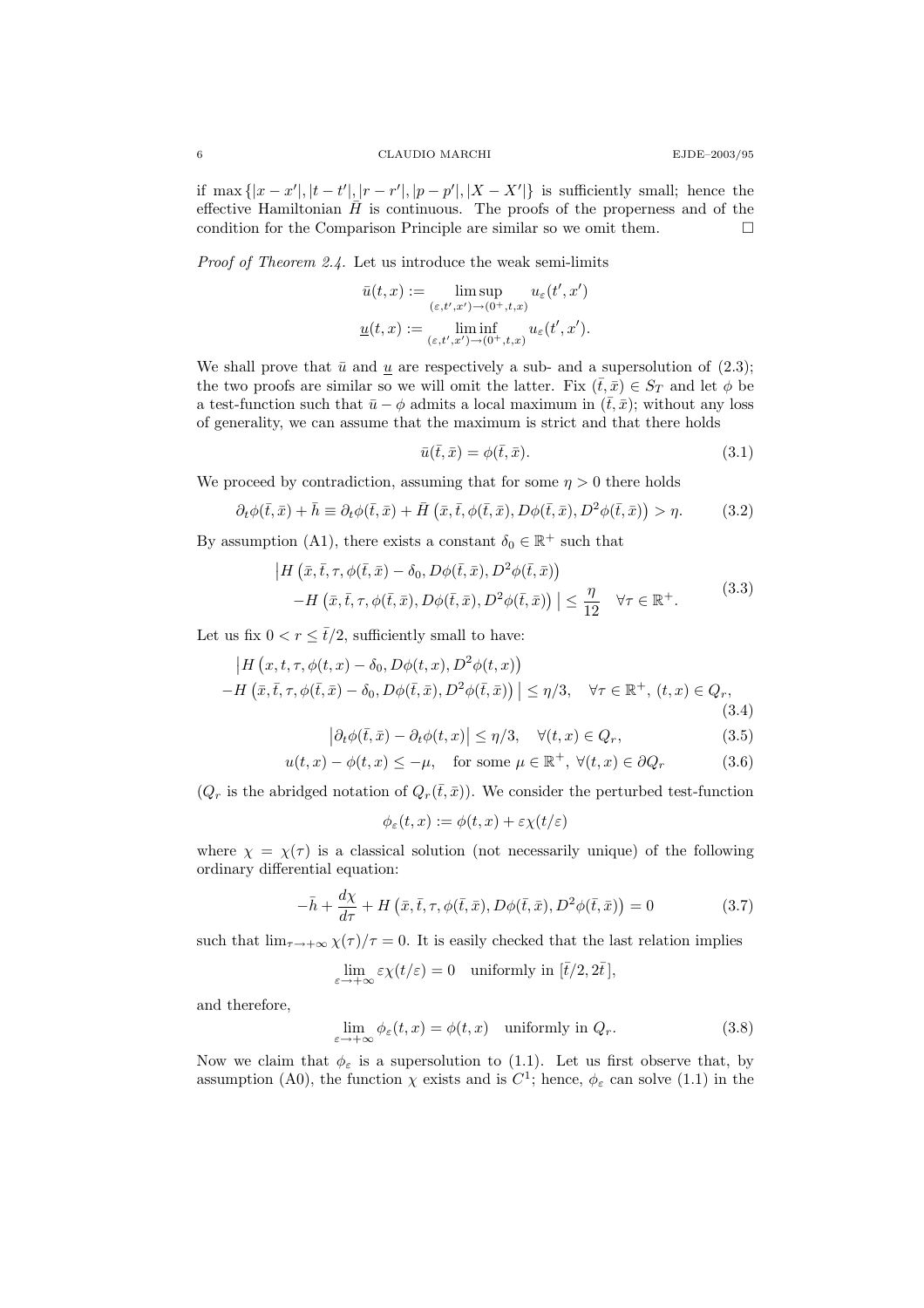classical sense. Testing  $\phi_{\varepsilon}$  in (1.1), for each  $(t, x) \in Q_r$  we obtain (for  $\varepsilon$  sufficiently small):

$$
\partial_t \phi_{\varepsilon}(t, x) + H(x, t, t/\varepsilon, \phi_{\varepsilon}(t, x), D\phi_{\varepsilon}(t, x), D^2\phi_{\varepsilon}(t, x))
$$
\n
$$
\geq \partial_t \phi(t, x) + \frac{d\chi}{d\tau}(t/\varepsilon) + H(x, t, t/\varepsilon, \phi(t, x) - \delta_0, D\phi(t, x), D^2\phi(t, x))
$$
\n
$$
= \partial_t \phi(t, x) + \frac{d\chi}{d\tau}(t/\varepsilon) + H(\bar{x}, \bar{t}, t/\varepsilon, \phi(\bar{t}, \bar{x}), D\phi(\bar{t}, \bar{x}), D^2\phi(\bar{t}, \bar{x}))
$$
\n
$$
- \left[H(\bar{x}, \bar{t}, t/\varepsilon, \phi(\bar{t}, \bar{x}), D\phi(\bar{t}, \bar{x}), D^2\phi(\bar{t}, \bar{x}))\right]
$$
\n
$$
- H(\bar{x}, \bar{t}, t/\varepsilon, \phi(\bar{t}, \bar{x}) - \delta_0, D\phi(\bar{t}, \bar{x}), D^2\phi(\bar{t}, \bar{x}))\right]
$$
\n
$$
+ \left[H(x, t, t/\varepsilon, \phi(t, x) - \delta_0, D\phi(t, x), D^2\phi(t, x))\right]
$$
\n
$$
- H(\bar{x}, \bar{t}, t/\varepsilon, \phi(\bar{t}, \bar{x}) - \delta_0, D\phi(\bar{t}, \bar{x}), D^2\phi(\bar{t}, \bar{x}))\right]
$$
\n
$$
\geq \partial_t \phi(t, x) + \frac{d\chi}{d\tau}(t/\varepsilon) + H(\bar{x}, \bar{t}, t/\varepsilon, \phi(\bar{t}, \bar{x}), D\phi(\bar{t}, \bar{x}), D^2\phi(\bar{t}, \bar{x})) - \frac{5}{12}\eta,
$$

where the latter inequality is due to relations  $(3.3)$ – $(3.4)$  while the former one to the properness of  $H$  and to relation  $(3.8)$ . By relations  $(3.5)$  and  $(3.7)$ , we deduce

$$
\partial_t \phi_{\varepsilon}(t,x) + H\left(x,t,t/\varepsilon,\phi_{\varepsilon}(t,x),D\phi_{\varepsilon}(t,x),D^2\phi_{\varepsilon}(t,x)\right) \geq \partial_t \phi(\bar{t},\bar{x}) + \bar{h} - \frac{3}{4}\eta.
$$

By assumption (3.2), for each  $(t, x) \in Q_r$  there holds

$$
\partial_t \phi_{\varepsilon}(t, x) + H\left(x, t, t/\varepsilon, \phi_{\varepsilon}(t, x), D\phi_{\varepsilon}(t, x), D^2\phi_{\varepsilon}(t, x)\right) \ge 0 \tag{3.9}
$$

hence, the function  $\phi_{\varepsilon}$  is a classical supersolution of (1.1).

Let us prove that for some  $\varepsilon_0 \in (0, 1]$  there holds

$$
u_{\varepsilon}(t,x) - \phi_{\varepsilon}(t,x) < -\mu/2 \quad \forall (t,x) \in \partial Q_r, \quad \varepsilon < \varepsilon_0. \tag{3.10}
$$

In fact, if the previous relation fails, then there exist sequences  $\varepsilon_n$  and  $(t_n, x_n) \in$  $\partial Q_r$ , such that

$$
\varepsilon_n \to 0
$$
 as  $n \to +\infty$  and  $u_{\varepsilon_n}(t_n, x_n) - \phi_{\varepsilon_n}(t_n, x_n) \ge -\mu/2.$  (3.11)

Being  $\partial Q_r$  compact, it is possible to extract a subsequence (which we still denote by  $(t_n, x_n)$  converging to a point  $(\tilde{t}, \tilde{x}) \in \partial Q_r$ . By equality (3.8) and by definition of  $\bar{u}$ , we have the relation

$$
\bar{u}(\tilde{t},\tilde{x}) - \phi(\tilde{t},\tilde{x}) \ge \lim_{n \to +\infty} \left[ u_{\varepsilon_n}(t_n, x_n) - \phi_{\varepsilon_n}(t_n, x_n) \right] \ge -\mu/2,
$$

which contradicts  $(3.6)$ ; hence claim  $(3.10)$  is proved.

Now we claim that, for  $0 < \alpha < \min{\delta_0, -\mu/2}$ , the function  $\phi_{\varepsilon} - \alpha$  is a classical supersolution to the initial-boundary value problem

$$
\partial_t v + H(x, t, t/\varepsilon, v, Dv, D^2 v) = 0 \quad \forall (t, x) \in Q_r,
$$
  

$$
v(\bar{t} - r, x) = u_{\varepsilon}(\bar{t} - r, x) \quad \forall x \in B_r(\bar{x}),
$$
  

$$
v(t, x) = u_{\varepsilon}(t, x) \quad \forall (t, x) \in (\bar{t} - r, \bar{t} + r) \times \partial B_r(\bar{x}),
$$
\n(3.12)

for  $\varepsilon \leq \varepsilon_1$ , with  $\varepsilon_1$  sufficiently small. To this end, it suffices to replace  $\phi_{\varepsilon}$  by  $\phi_{\varepsilon} - \alpha$ in the calculations above and to require that for  $\varepsilon < \varepsilon_1$  there holds:

$$
|\varepsilon \chi(t/\varepsilon)| < \delta_0 - \alpha \quad \text{uniformly in } [\bar{t}/2, 2\bar{t}].
$$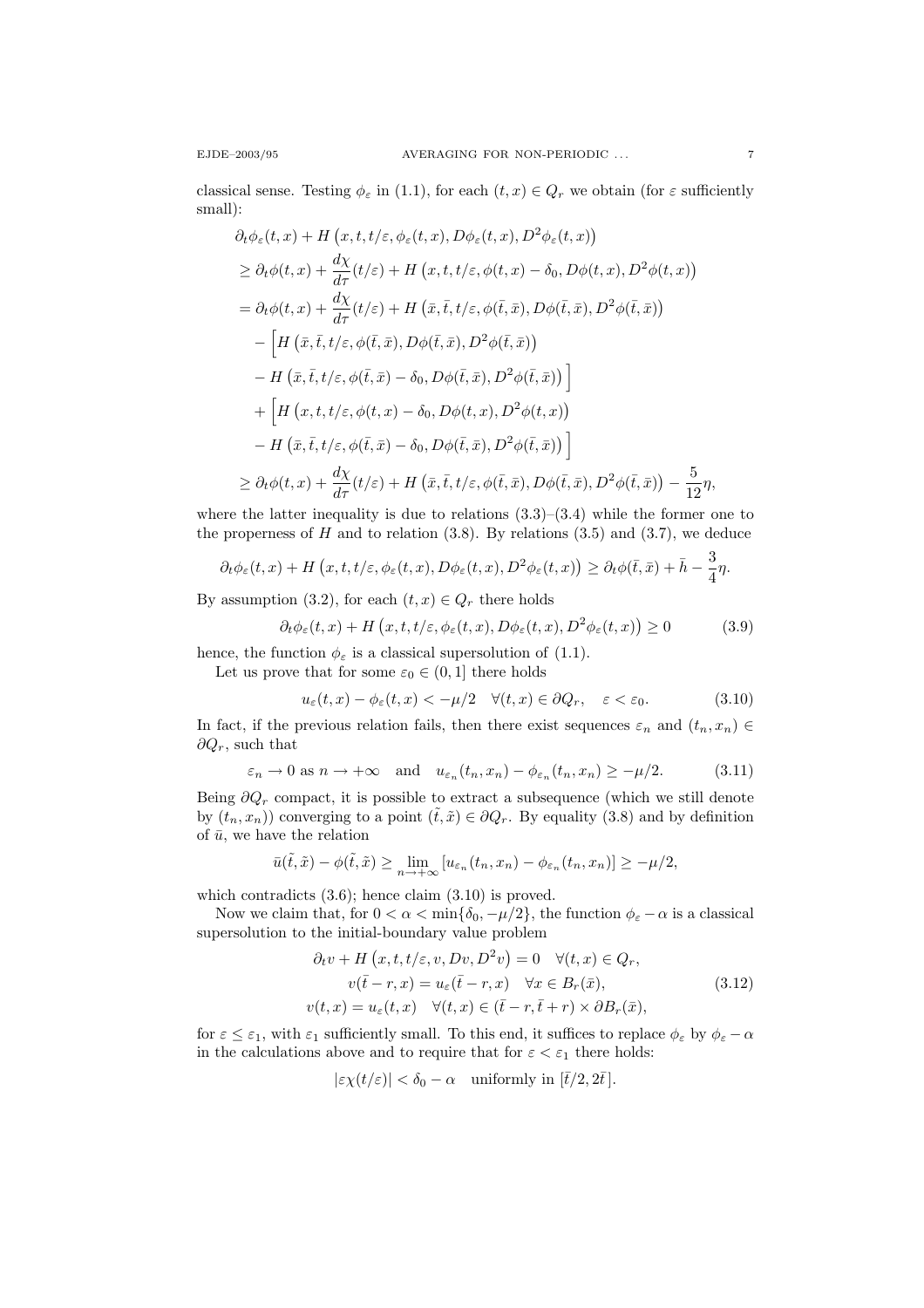On the other hand, it is straightforward to recognize that  $u_{\varepsilon}$  is a subsolution to the problem (3.12). By the Comparison Principle, we have

$$
u_{\varepsilon}(t,x) \leq \phi_{\varepsilon}(t,x) - \alpha \quad \forall (t,x) \in Q_r, \ \varepsilon < \min\{\varepsilon_0, \varepsilon_1\}.
$$

Passing to the lim sup in the previous relation, we obtain:

$$
\bar{u}(\bar{t},\bar{x}) = \limsup_{(\varepsilon,t,x)\to(0^+,\bar{t},\bar{x})} u_{\varepsilon}(t,x) \le \limsup_{(\varepsilon,t,x)\to(0^+,\bar{t},\bar{x})} \phi_{\varepsilon}(t,x) - \alpha = \phi(\bar{t},\bar{x}) - \alpha,
$$

which contradicts assumption  $(3.1)$ .

Finally by Proposition 2.3, the Comparison Principle is valid for sub- and supersolutions to problem (2.3) and it yields:  $\bar{u} \leq \underline{u}$ . By the definition of weak semi-limit, the opposite inequality is obvious so  $\bar{u} \equiv u =: u$ . It is well known (for instance, see: [7, p. 290]) that the above relation is equivalent to the following statement: the sequence  $\{u_{\varepsilon}\}\$ converges uniformly to u on each compact subset of  $S_T$ .

**Remark 3.1.** By the same argument as in the proof above, one can prove that  $\bar{u}$ and  $u$  are respectively a sub- and a super solution to (1.3) also if  $[0, T]$  is replaced by  $(0, T)$  in  $(A0)$ – $(A2)$ .

Proof of Theorem 2.5. We prove only part (a); the proof of part (b) is similar and we shall omit it. We fix  $(\bar{t}, \bar{x}) \in S_{\infty}$  and a test-function  $\phi$  as in the proof of Theorem 2.4. We proceed by contradiction, assuming that for some  $\eta > 0$  there holds

$$
\partial_t \phi(\bar{t}, \bar{x}) + h_S \equiv \partial_t \phi(\bar{t}, \bar{x}) + H_S(\bar{x}, \bar{t}, \phi(\bar{t}, \bar{x}), D\phi(\bar{t}, \bar{x}), D^2\phi(\bar{t}, \bar{x})) > \eta. \tag{3.13}
$$

Let us choose  $0 < r \leq \bar{t}/2$  sufficiently small to accomplish relations  $(3.4)$ – $(3.6)$  and consider the perturbed test-function  $\phi_{\varepsilon}(t,x) := \phi(t,x) + \varepsilon \chi(t/\varepsilon)$ , where  $\chi = \chi(\tau)$ is a classical solution of the following ordinary differential equation

$$
-h_S + \frac{d\chi}{d\tau} + H\left(\bar{x}, \bar{t}, \tau, \phi(\bar{t}, \bar{x}), D\phi(\bar{t}, \bar{x}), D^2\phi(\bar{t}, \bar{x})\right) = 0 \tag{3.14}
$$

such that  $\liminf_{\tau \to +\infty} \chi(\tau)/\tau = 0$ . Consequently, we have

$$
\liminf_{\varepsilon \to +\infty} \phi_{\varepsilon}(t, x) = \phi(t, x) \quad \text{uniformly in } Q_r. \tag{3.15}
$$

As in the proof of Theorem 2.4, it can be showed that, for  $\alpha \in \mathbb{R}$  sufficiently small, the functions  $\phi_{\varepsilon} - \alpha$  and  $u_{\varepsilon}$  are respectively a super- an a subsolution of

$$
\partial_t v + H(x, t, t/\varepsilon, v, Dv, D^2 v) = 0 \quad \forall (t, x) \in Q_r,
$$
  

$$
v(\bar{t} - r, x) = u_{\varepsilon}(\bar{t} - r, x) \quad \forall x \in B_r(\bar{x}),
$$
  

$$
v(t, x) = u_{\varepsilon}(t, x) \quad \forall (t, x) \in (\bar{t} - r, \bar{t} + r) \times B_r(\bar{x}),
$$

for  $\varepsilon \leq \varepsilon_0$  (let us recall that the constant  $\varepsilon_0$  was introduced in (3.10)). Taking into account the Comparison Principle, we have

$$
u_{\varepsilon}(t,x) \leq \phi_{\varepsilon}(t,x) - \alpha \quad \forall (t,x) \in Q_r, \ \varepsilon < \varepsilon_0.
$$

Taking the lim inf in the previous relation, by relation (3.15) we obtain

$$
u(\bar{t},\bar{x}) = \liminf_{(\varepsilon,t,x)\to(0^+,\bar{t},\bar{x})} u_{\varepsilon}(t,x) \le \liminf_{(\varepsilon,t,x)\to(0^+,\bar{t},\bar{x})} \phi_{\varepsilon}(t,x) - \alpha = \phi(\bar{t},\bar{x}) - \alpha
$$

which contradicts assumption  $(3.1)$ .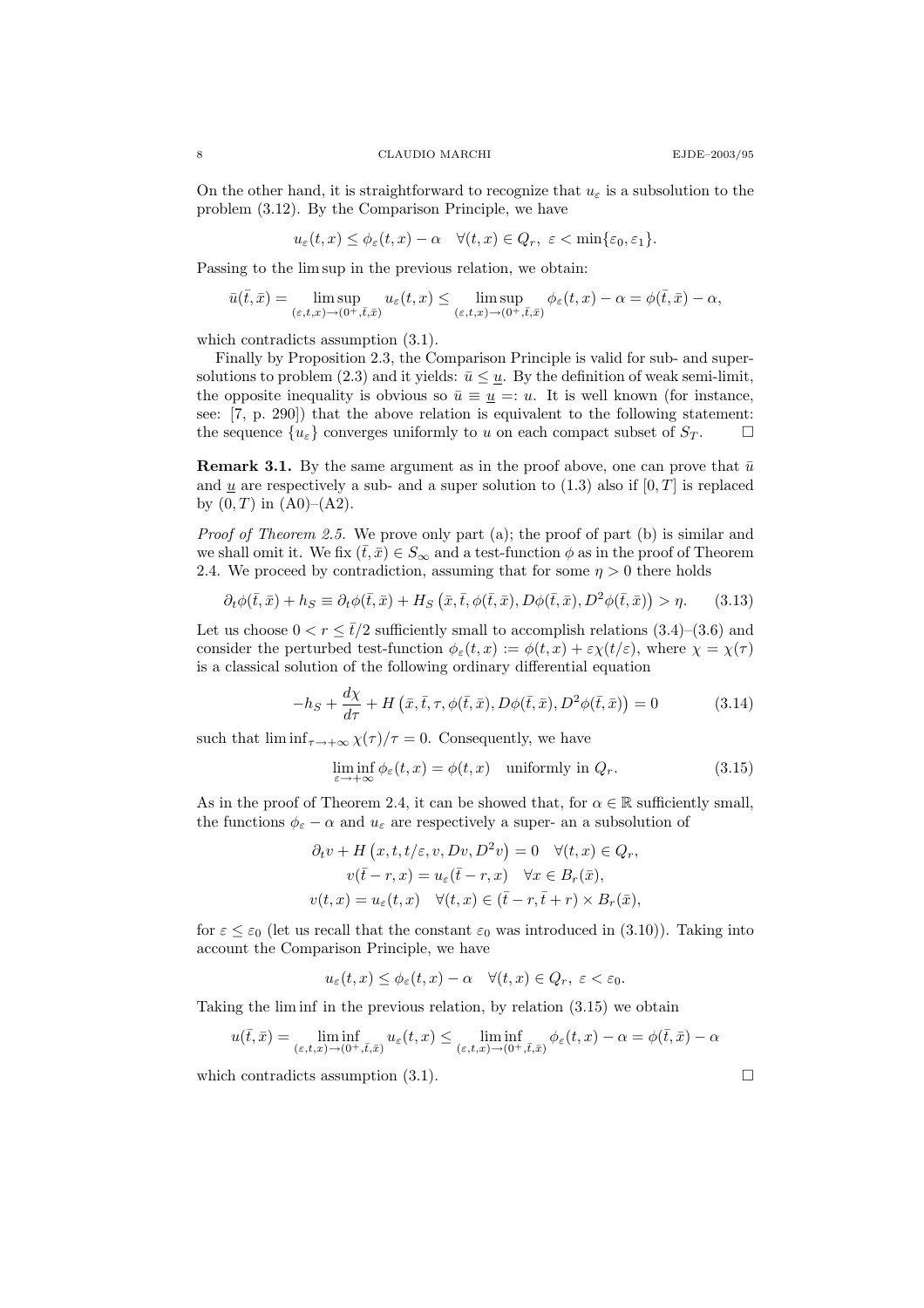#### 4. Examples

4.1. Convergence of functions  $u_{\varepsilon}$ . Here we show two cases where the hypothesis on the convergence of  $u_{\varepsilon}$  stated respectively in Theorems 2.4 and 2.5 are fulfilled.

**Proposition 4.1.** Let the Hamiltonian H fulfills  $(A0)$  and the following condition

$$
|H(x,t,\tau,0,0,0)| \le M \quad \forall (x,t,\tau) \in \mathbb{R}^n \times [0,T] \times \mathbb{R}^+, \tag{4.1}
$$

for some  $M > 0$ . For each  $h \in BUC(\mathbb{R}^n)$  (i.e., it is bounded and uniformly continuous), there exists a unique solution  $u_{\varepsilon}$  to problem (1.1)–(1.2). Moreover, the functions  $u_{\varepsilon}$  ( $\varepsilon > 0$ ) are uniformly bounded.

Using the Perron method [17] and the Comparison Principle, one can easily obtain the proof of Proposition 4.1 so we omit it. Taking into account Theorem 2.4 and the previous Proposition, we have the following statement.

Corollary 4.2. Let the Hamiltonian H satisfy  $(A0)$ – $(A2)$  and  $(4.1)$ . Then the solutions  $u_{\varepsilon}$  to (1.1)–(1.2) converge locally uniformly to the solution of (2.3).

Remark 4.3. This result applies to the Hamilton-Jacobi-Bellman-Isaacs operators

$$
H(x,t,\tau,r,p,X):=\sup_{\alpha}\inf_{\beta}L_{\alpha,\beta}(x,t,\tau,r,p,X),
$$

$$
L_{\alpha,\beta}(x,t,\tau,r,p,X)
$$
  
 := - tr  $(a_{\alpha,\beta}(x,t,\tau)X) - g_{\alpha,\beta}(x,t,\tau) \cdot p - l_{\alpha,\beta}(x,t,\tau)r - f_{\alpha,\beta}(x,t,\tau)$ 

where "tr" denotes the trace, and  $a_{\alpha,\beta} = \sigma_{\alpha,\beta} \sigma_{\alpha,\beta}^T$ . It is well known [2] that, if  $\sigma_{\alpha,\beta}$ ,  $g_{\alpha,\beta}$  and  $l_{\alpha,\beta}$  are Lipschitz continuous functions of  $\mathbb{R}^n\times[0,T]\times\mathbb{R}^+$  respectively in  $\mathbb{M}^{n,n}$ ,  $\mathbb{R}^n$ , and  $\mathbb{R}^+$  and if  $f_{\alpha,\beta} \in C(\mathbb{R}^n \times [0,T] \times \mathbb{R}^+)$ , then the Hamiltonian H satisfies assumption  $(A0)$  and  $(4.1)$ , provided that all local bounds and all moduli of continuity of  $\sigma_{\alpha,\beta}$ ,  $g_{\alpha,\beta}$ ,  $l_{\alpha,\beta}$  and  $f_{\alpha,\beta}$  are uniform in  $\alpha$  and in  $\beta$ . In this case, for each  $\varepsilon > 0$ , there exists a solution  $u_{\varepsilon}$  to (1.1)–(1.2), bounded independently of ε.

Now, let us consider a free endpoint problem of Lagrange in optimal control. The dynamics are given by

$$
\frac{d\xi}{d\eta} = f(\xi(\eta), \eta, \eta/\varepsilon, \zeta(\eta)), \quad t \le \eta \le T,
$$
  

$$
\xi(t) = x \in \mathbb{R}^n,
$$

for a *control function*  $\zeta$  in the class  $\mathcal{Z}[t,T] := {\zeta : [t,T] \to Z; \zeta \text{ is measurable}}$ , with Z compact in  $\mathbb{R}^m$ ,  $m \in \mathbb{N}$ . The player's objective is to minimize the pay-off

$$
P_{\varepsilon}(t,x,\zeta) := e^{\int_t^T g(\xi(s),s,s/\varepsilon,\zeta(s))\,ds} u_0(\xi(T)) + \int_t^T h(\xi(s),s,s/\varepsilon,\zeta(s))\,ds.
$$

Assume that the functions  $f, g, u_0$ , and h satisfy the following assumptions:

(B1) If  $\phi$  is any of the functions f, g or h, then  $\phi$  is defined in  $\mathbb{R}^n \times [0, T] \times \mathbb{R}^+ \times Z$ , is continuous and, for some  $K > 0$ , satisfies

$$
|\phi(x, t, \tau, z) - \phi(x', t', \tau', z)| \le K(|t - t'| + |\tau - \tau'| + |x - x'|),
$$
 (4.2)  
for every  $(x, t, \tau, z)$ ,  $(x', t', \tau', z) \in \mathbb{R}^n \times [0, T] \times \mathbb{R}^+ \times Z$ ; f satisfies also

$$
|f(x,t,\tau,z)| \le K(1+|x|) \quad \forall (x,t,\tau,z) \in \mathbb{R}^n \times [0,T] \times \mathbb{R}^+ \times Z. \tag{4.3}
$$

The functions h and  $u_0$  are bounded and the latter is Lipschitz continuous.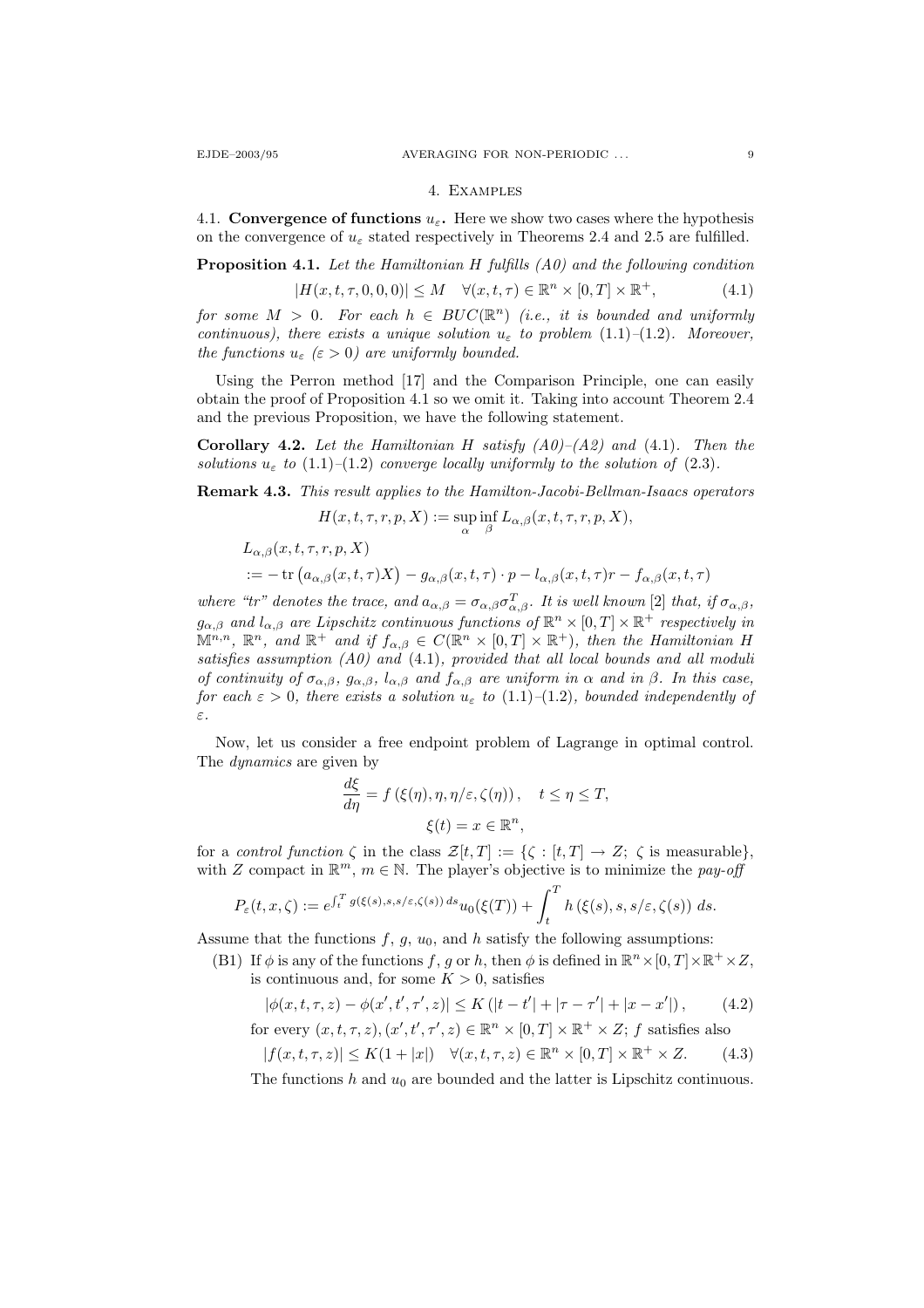It is well known that, under assumption (B1), the value-function

$$
V_{\varepsilon}(t,x) := \inf_{\zeta \in \mathcal{Z}[t,T]} P_{\varepsilon}(t,x,\zeta)
$$

is the unique solution to the problem

$$
\partial_t V_{\varepsilon} + H(x, t, t/\varepsilon, V_{\varepsilon}, DV_{\varepsilon}) = 0 \quad \text{in } (0, T) \times \mathbb{R}^n,
$$
  

$$
V_{\varepsilon}(T, x) = u_0(x) \quad \text{on } \mathbb{R}^n,
$$
 (4.4)

where the Hamiltonian  $H$  is defined by

$$
H(x,t,t/\varepsilon,r,p) := \inf_{z \in Z} \{ f(x,t,t/\varepsilon,z) \cdot p + g(x,t,t/\varepsilon,z) \, r + h(x,t,t/\varepsilon,z) \}
$$

and satisfies assumptions  $(A0)$ – $(A1)$  and  $(A5)$  (see: [8, 9, 29]). By small changes of the argument in [8], one can show the following statement.

**Proposition 4.4.** Under assumption (B1), there exists a subsequence of  $\{V_{\varepsilon}\}\$ locally uniformly convergent to a continuous function V .

Taking into account Theorem 2.5 and the previous Proposition, we have the following corollary which generalizes the results stated in [8, 12].

**Corollary 4.5.** Let the optimal control problem satisfy assumption  $(B1)$ . If assumption (A3) (respectively,  $(A_4)$ ) holds, then the functions  $V_{\varepsilon}$  converge locally uniformly to a subsolution of  $(2.4)$  (respectively, a supersolution to  $(2.5)$ ).

Remark 4.6. The results of Proposition 4.4 and of Corollary 4.5 can be extended to a two-person zero-sum differential game. In this case, the dynamics are given by

$$
\frac{d\xi}{d\eta} = f(\xi(\eta), \eta, \eta/\varepsilon, \zeta(\eta), \gamma(\eta)) \quad t \le \eta \le T,
$$
  

$$
\xi(t) = x \in \mathbb{R}^n;
$$

where the controls  $\zeta$ ,  $\gamma$  are chosen respectively in  $\mathcal{Z}[t,T] := {\zeta : [t,T] \to Z; \zeta \text{ is}}$ measurable} and in  $\mathcal{J}[t,T] := \{\gamma : [t,T] \to J; \gamma \text{ is measurable}\},\$  where Z and J are compacts respectively in  $\mathbb{R}^{m_1}$  and in  $\mathbb{R}^{m_2}$   $(m_1, m_2 \in \mathbb{N})$ . The aim of  $\zeta$ -player and of  $\gamma$ -player is respectively to minimize and to maximize the pay-off

$$
P_{\varepsilon}(t,x,\zeta,\gamma) := e^{\int_t^T g(\xi(s),s,s/\varepsilon,\zeta(s),\gamma(s))\,ds} u_0(\xi(T)) + \int_t^T h(\xi(s),s,s/\varepsilon,\zeta(s),\gamma(s))\,ds.
$$

Assume that the so-called minimax (or Isaacs') condition

$$
\inf_{z \in Z} \sup_{j \in J} \{ f(x, t, t/\varepsilon, z, j) \cdot p + g(x, t, t/\varepsilon, z, j) r + h(x, t, t/\varepsilon, z, j) \}
$$
\n
$$
= \sup_{j \in J} \inf_{z \in Z} \{ f(x, t, t/\varepsilon, z, j) \cdot p + g(x, t, t/\varepsilon, z, j) r + h(x, t, t/\varepsilon, z, j) \}.
$$

is fulfilled with  $H_1(x, t, t/\varepsilon, r, p)$  denoting the common value. Let us recall that, under conditions similar to (B1),  $H_1$  satisfies assumptions (A0)–(A1), (A5) and the value  $W_{\varepsilon}$  of the game solves (4.4) with H replaced by  $H_1$  (see: [21]).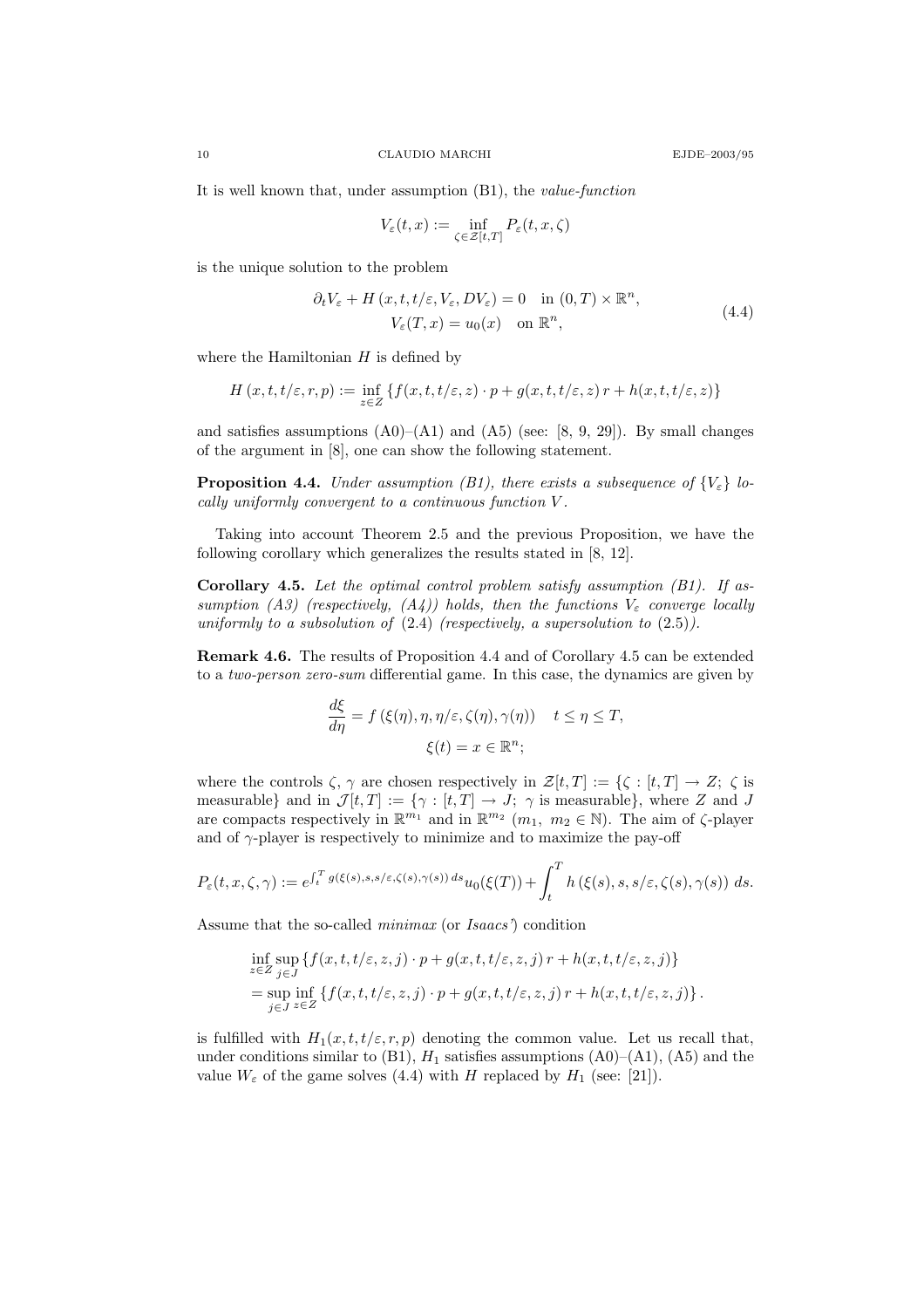4.2. Almost periodic Hamiltonians and the averaging property. We recall that, for each almost periodic  $(a. p.$  in the sequel) function  $f$ , the limit  $\lim_{\tau \to +\infty} \frac{1}{\tau} \int_{a}^{a+\tau} f(\xi) d\xi$  exists uniformly with respect to a and it is independent of a (see: [11, 15, 4]); hence, any Hamiltonian  $H(x, t, \tau, r, p, X)$ , a.p. in  $\tau$ , satisfies assumption (A2). In particular, the Hamilton-Jacobi-Bellman-Isaacs operator introduced in Remark 4.3 fulfills (A2) provided that the functions  $\sigma_{\alpha,\beta}$ ,  $g_{\alpha,\beta}$ ,  $l_{\alpha,\beta}$ ,  $f_{\alpha,\beta}$  are a. p. in  $\tau$  uniformly with respect to  $\alpha$  and  $\beta$ . Actually, assumption (A2) still holds for asymptotically a. p. Hamiltonians, i. e. of the form

$$
H(x, t, \tau, r, p, X) = H_1(x, t, \tau, r, p, X) + H_2(x, t, \tau, r, p, X),
$$

where  $H_1$  is a. p. in  $\tau$  and  $\lim_{\tau \to +\infty} H_2(x, t, \tau, r, p, X) = 0$  uniformly in  $(x, t, r, p, X)$ .

Finally, regarding the generalizations of the notion of periodic functions, it is of some interest to observe that  $H(x, t, \tau, r, p, X)$  satisfies assumption (A2) provided that, for each  $(x, t, r, p, X) \in \mathbb{R}^n \times [0, T] \times \mathbb{R} \times \mathbb{R}^n \times \mathbb{S}^n$ , the function

$$
f(\tau) := \begin{cases} H(x, t, \tau, r, p, X) & \tau \ge 0 \\ H(x, t, -\tau, r, p, X) & \tau < 0, \end{cases}
$$

belongs to the Besicovitch space  $B_{ap}^1(\mathbb{R})$  (see [6, 30] for the precise definition).

### **REFERENCES**

- [1] O. Alvarez and M. Bardi, Viscosity solutions methods for singular perturbations in deterministic and stochastic control, SIAM J. Control Optim., Vol. 40 (2001), 1159–1188.
- [2] O. Alvarez and M. Bardi, Singular perturbations of nonlinear degenerate parabolic PDEs: a general convergence result, Arch. Rat. Mech. Anal., to appear.
- [3] O. Alvarez and E. N. Barron, Homogenization in L∞, J. Differential Equations, Vol. 183 (2002) No. 1, 132–164.
- [4] L. Amerio and G. Prouse Almost periodic functions and functional equations, Van Nostrand Reinhold Company, New York, 1971.
- [5] M. Arisawa, Quasi-periodic homogenizations for second-order Hamilton-Jacobi-Bellman equations, Adv. Math. Sci. Appl., Vol. 11 (2001) No. 1, 465–480
- [6] A. Avantaggiati, G. Bruno and R. Iannacci Classical and new results on Besicovitch spaces of almost periodic functions and their duals, Quaderni del Dipartimento di Metodi e Modelli Matematici, Universit`a di Roma "La Sapienza", Roma, 1993.
- [7] M. Bardi and I. Capuzzo-Dolcetta Optimal Control and Viscosity solutions of Hamilton-- Jacobi-Bellman Equations, Birkhäuser, Boston, 1997.
- [8] E. N. Barron, Lagrange and minimax problem of optimal control, SIAM J. Control. Optim., Vol. 31 (1993), No. 6, 1630–1652.
- [9] E. N. Barron, L. C. Evans and R. Jensen, Viscosity solutions of Isaacs' Equations and Differential Games with Lipschitz control, J. Differential Equations, Vol. 53 (1984), 213–233.
- [10] A. Bensoussan, J.-L. Lions and G. Papanicolaou Asymptotic analysis for periodic structures Studies in Mathematics and its applications, Vol. 5, North-Holland, Amsterdam, 1978.
- [11] H. Bohr Almost periodic functions, Chelsea Publishing, New York, 1947.
- [12] F. Chaplais, Averaging and deterministic optimal control, SIAM J. Control. Optim., Vol. 25 (1987) No. 3, 767–780.
- [13] M. C. Concordel, Periodic Homogenization of Hamilton-Jacobi Equations: Additive Eigenvalues and Variational Formula, Indiana Univ. Math. J., Vol. 45 (1996), No. 4, 1095–1117.
- [14] M. C. Concordel, Periodic Homogenisation of periodic Hamilton-Jacobi equations, II. Eikonal equations, Proc. Roy. Soc. Edinburgh Sect. A, Vol. 127 (1997), No. 4, 665–686
- [15] C. Corduneau Almost periodic functions, Interscience tracts in Pure and Applied Mathematics, Vol. 22, Interscience, New York, 1961.
- [16] M. G. Crandall, Viscosity solutions: a primer, Viscosity solutions and applications (Montecatini 1995), Editors: I. Capuzzo Dolcetta and P. L. Lions, pages 1–43. Lecture Notes in Mathematics, Vol. 1660, Springer, Berlin, 1997.